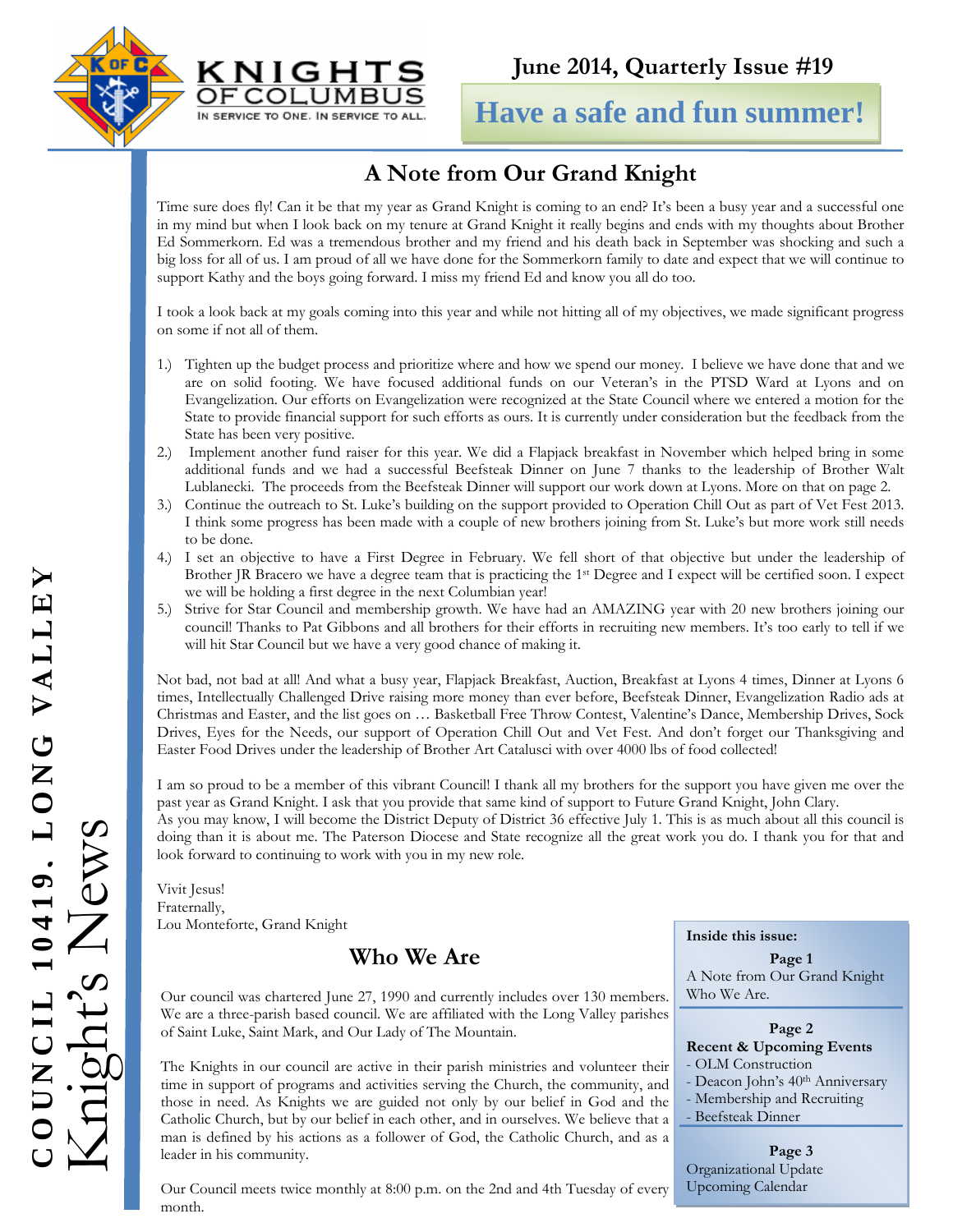#### **OLM Construction**

 council will try the best we can to be flexible on the dates and The Construction at Our Lady of The Mountain will be starting soon. Based on this construction the locations of the meetings will move from St. Luke's to St. Mark's depending on the week. Our locations of the meetings. Therefore it is important to attend the meetings and check your emails or the Google calendar to determine the locations for each of the upcoming meetings.

The meeting on Monday July 28<sup>th</sup>, 2014 will be held at St. Luke's at 8 pm. As each meeting comes up, the date and location of the following meeting will be announced to the council.

### **Membership and Recruiting**

Our council hosted another extremely successful Open House on March 25<sup>th</sup>. As a result of our council's hard work we had 10 new members and one transferred member join our council! Congratulations are in order for the 10 new brothers: Trevor Zampese,, Nicholas Fania, Richard Fania, Kevin Mullin, Robert Farrington, Max Gomez, John Petronella, Daniel Bitecola III, Carlo Nardone, Anthony LaFond, and Steve Valentino. These new members are part of the 17 members our council has added in this Columbian year.

We are always looking for good candidates to join our ranks, be sure to have a form 100 with you and always be prepared to explain to a potential candidate what we do as Knights and how we support our local parishes and the community. Be proud of who we are, who you are, what we do and share that with others!

For more information contact Brother Patrick Gibbons, patgibb@gmail.com

### **Celebrating Deacon John's 40th Anniversary as a Deacon**

June 15, 2014 marked the 40<sup>th</sup> anniversary Deacon John has been a Deacon. In celebration of this anniversary several brothers from our council, including many other parishioners, attended the 8:00AM mass at St. Mark's on June 15, 2014. A small reception after the mass was held in the gathering room. Our council is extremely grateful for Deacon John's support and guidance over the years. We could not be more proud of Deacon John and this achievement!



**(Right) Picture from the celebration:** 

Long Valley Knights of Columbus Council 10419 members–Alan McGrath, Ed Parker, JR Bracero, Jim Jones, Remo Canova, John Creamer, Dennis McKenna, Art Catalusci, Deacon John Meyer, Lou Monteforte, John Clary, Grover Cribb, John Larkin, Walt Lublanecki Tom Sanders, Pat Gibbons, and Libo Barbagallo

### **Fourth Annual Beefsteak Dinner/Dance Fundraiser for Disabled Veterans**

On June 7th, Saturday evening, our council hosted the fourth annual beefsteak dinner/dance at St. Mark Church in Long Valley. The dinner dance was held as a fund raiser for disabled veterans at the Lyons campus of the Veterans Administration New Jersey Health Care System (VANJHCS). Over 130 people were in attendance, and, as a result of their generosity, we were able to raise over \$2,000 which will help fund our dinner service program for the Post Traumatic Stress Disorder (PTSD) combat unit at Lyons. Most of the veterans in this unit served in either Iraq or Afghanistan and are undergoing various forms of therapy to help them assimilate back into society and live normal lives. In addition to providing this dinner service our council assists at mass periodically in the chapel of the PTSD building and provides coffee and donuts prior to mass to all the PTSD wards.

 visiting celebrant at the mass at St. Mark Church that evening and led us all in prayer before dinner. The theme of the dinner dance was *"To give back to our disabled veterans who have sacrificed and given so much to us".* The hall was decorated in a way to honor our veterans from all branches of the service and create the type of atmosphere that underscored the theme of the event. The evening began on a very patriotic note with our youngest brother knight, Trevor Zampese, who is also a current member of the Army National Guard, leading us all in the Pledge of Allegiance. The Pledge of Allegiance was followed by the playing of the National Anthem with many people singing along. The mood was set. Our current Grand Knight, Lou Monteforte, was introduced, and he thanked all of the brothers who worked on the event. All past Grand Knights were acknowledged and the veterans in the audience were asked to stand to the applause of all that were present. The distinguished clergy that were in attendance were also introduced. Monsignor Joseph Goode, the Pastor of both St. Mark Church and Our Lady of the Mountain Church, and Father Abuchi Nwosu, Parochial Vicar, were able to join us, as well as Dr. J. Aaron Nagel, the pastor of Long Valley Presbyterian Church. Monsignor Brendan Madden, in his 63<sup>rd</sup> year of priesthood, was the

The dinner was catered by the renowned Giresi Caterers of Lodi, New Jersey and featured "all you can eat" filet mignon beefsteak with all of the trimmings. The door prize tradition was upheld with many of the brother knights donating door prizes in honor of family members and friends who served in the military. Usually the door prize is a bottle of the honoree's "favorite beverage". In addition to the door prizes there was a 50/50 raffle with a substantial amount going to the winner, reflecting the generosity of the crowd that evening. There was plenty of dancing, comradery, good fun and a feeling of patriotism that marked the entire event.

The evening was a big success, and already plans are underway for next year's beefsteak dinner/dance.